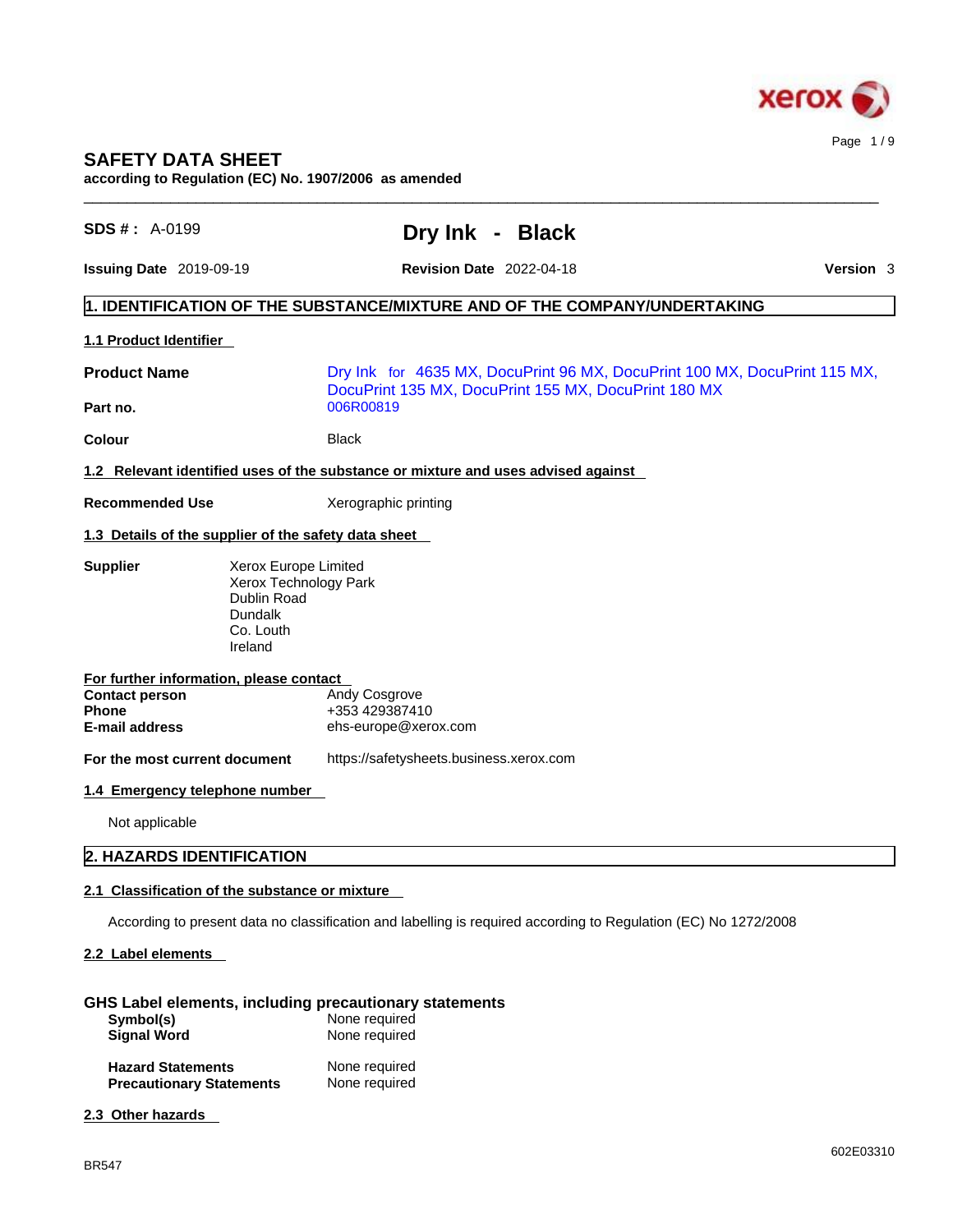

**Issuing Date** 2019-09-19 **Revision Date** 2022-04-18 **Version** 3

 $\_$  ,  $\_$  ,  $\_$  ,  $\_$  ,  $\_$  ,  $\_$  ,  $\_$  ,  $\_$  ,  $\_$  ,  $\_$  ,  $\_$  ,  $\_$  ,  $\_$  ,  $\_$  ,  $\_$  ,  $\_$  ,  $\_$  ,  $\_$  ,  $\_$  ,  $\_$  ,  $\_$  ,  $\_$  ,  $\_$  ,  $\_$  ,  $\_$  ,  $\_$  ,  $\_$  ,  $\_$  ,  $\_$  ,  $\_$  ,  $\_$  ,  $\_$  ,  $\_$  ,  $\_$  ,  $\_$  ,  $\_$  ,  $\_$  ,

Not a PBT according to REACH Annex XIII May form explosible dust-air mixture if dispersed

**Special Note** Contains a chemical that can cause an allergic reaction in susceptible people Product is not a sensitizer by Local Lymph Node Assay (LLNA)

 $\_$  ,  $\_$  ,  $\_$  ,  $\_$  ,  $\_$  ,  $\_$  ,  $\_$  ,  $\_$  ,  $\_$  ,  $\_$  ,  $\_$  ,  $\_$  ,  $\_$  ,  $\_$  ,  $\_$  ,  $\_$  ,  $\_$  ,  $\_$  ,  $\_$  ,  $\_$  ,  $\_$  ,  $\_$  ,  $\_$  ,  $\_$  ,  $\_$  ,  $\_$  ,  $\_$  ,  $\_$  ,  $\_$  ,  $\_$  ,  $\_$  ,  $\_$  ,  $\_$  ,  $\_$  ,  $\_$  ,  $\_$  ,  $\_$  ,

### **3. COMPOSITION/INFORMATION ON INGREDIENTS**

#### **3.2 Mixtures**

| <b>Chemical Name</b>           | Weight %  | <b>CAS No.</b> | <b>EC-No</b> | <b>Classification (Reg.</b><br>1272/2008) | Hazard<br><b>Statements</b> | <b>REACH Registration</b><br><b>Number</b> |
|--------------------------------|-----------|----------------|--------------|-------------------------------------------|-----------------------------|--------------------------------------------|
| Styrene-butadiene<br>copolymer | $55 - 65$ | 9003-55-8      | Not listed   | $- -$                                     |                             | $- -$                                      |
| Magnetite                      | $25 - 35$ | 1317-61-9      | 215-277-5    | --                                        | $\sim$ $\sim$               | 01-2119457646-28-0021                      |
| Polyethylene                   | $1 - 10$  | 9002-88-4      | Listed       | $\sim$ $\sim$                             | $\sim$                      | $- -$                                      |
| Carbon black                   | 1-10      | 1333-86-4      | 215-609-9    | $- -$                                     | $\sim$ $\sim$               | 01-2119384822-32-0065                      |
| Metal oxide                    | $1 - 3$   | 12060-59-2     | 235-044-1    | $- -$                                     | $\sim$ $\sim$               |                                            |
| Magenta pigment                | $<$ 2     | 75627-12-2     | 278-270-6    | Skin Sens 1                               | H <sub>317</sub>            | 01-2120775793-39-0003                      |
|                                |           |                |              | Aquatic Chronic 4                         | H413                        |                                            |

#### **Full text of H- statements: see section 16**

**Note**

"--" indicates no classification or hazard statements apply. Components marked as "Not Listed" are exempt from registration. Where no REACH registration number is listed, it is considered confidential to the Only Representative.

#### **4. FIRST AID MEASURES**

#### **4.1 Description of first aid measures**

| <b>General advice</b> | For external use only. When symptoms persist or in all cases of doubt seek medical advice.<br>Show this safety data sheet to the doctor in attendance. |
|-----------------------|--------------------------------------------------------------------------------------------------------------------------------------------------------|
| Eye contact           | Immediately flush with plenty of water. After initial flushing, remove any contact lenses and<br>continue flushing for at least 15 minutes             |
| <b>Skin contact</b>   | Wash skin with soap and water                                                                                                                          |
| <b>Inhalation</b>     | Move to fresh air                                                                                                                                      |
| Ingestion             | Rinse mouth with water and afterwards drink plenty of water or milk                                                                                    |
|                       |                                                                                                                                                        |

#### **4.2 Most important symptoms and effects, both acute and delayed**

| <b>Acute toxicity</b>   |                                                       |
|-------------------------|-------------------------------------------------------|
| Eyes                    | No known effect                                       |
| <b>Skin</b>             | No known effect                                       |
| <b>Inhalation</b>       | No known effect                                       |
| Ingestion               | No known effect                                       |
| <b>Chronic effects</b>  |                                                       |
| <b>Chronic toxicity</b> | No known effects under normal use conditions          |
| <b>Main symptoms</b>    | Overexposure may cause:                               |
|                         | mild respiratory irritation similar to nuisance dust. |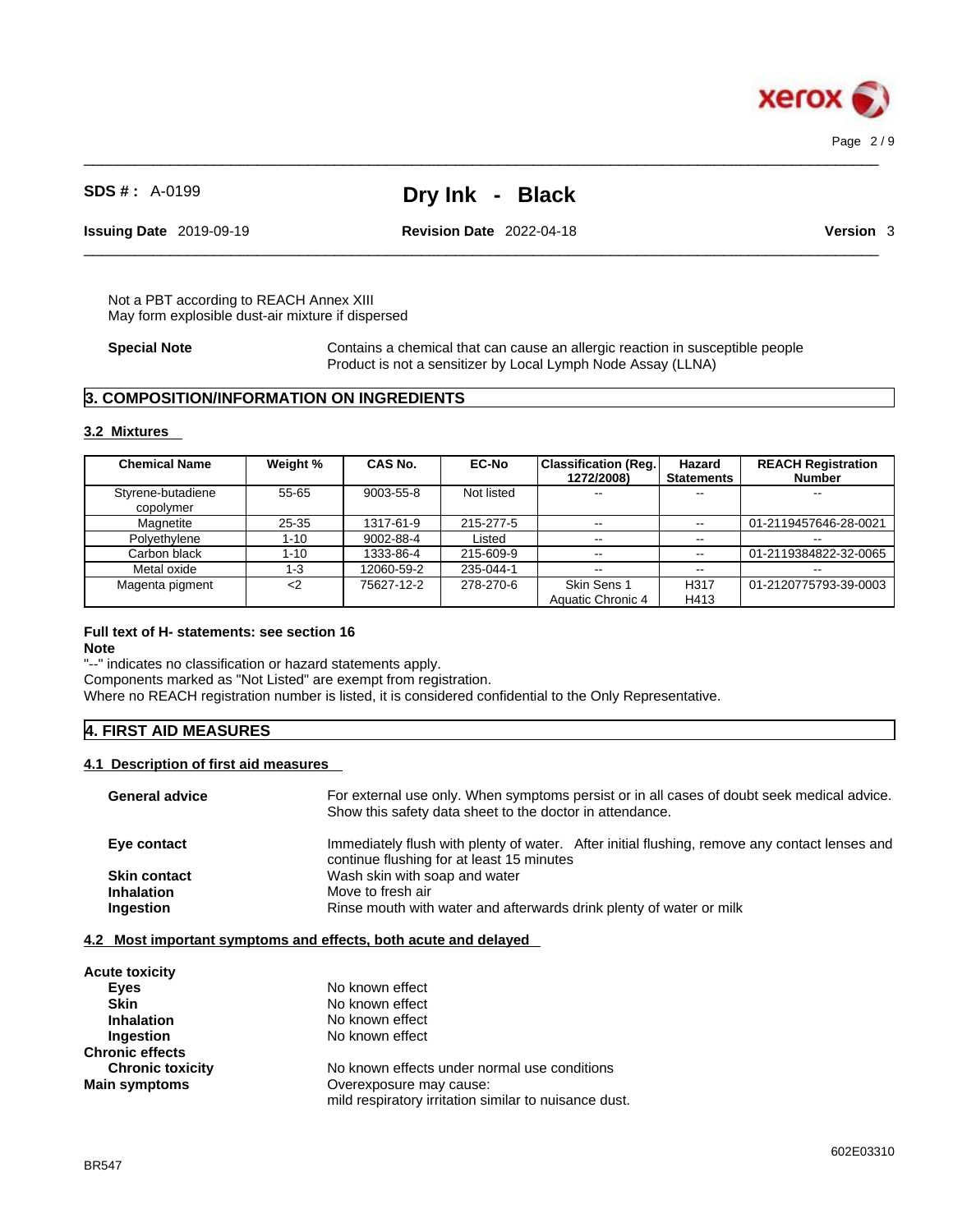

| SDS # : ˈ | A-0199 |
|-----------|--------|
|-----------|--------|

**Issuing Date** 2019-09-19 **Revision Date** 2022-04-18 **Version** 3

**SDS # :** A-0199 **Dry Ink - Black**

 $\_$  ,  $\_$  ,  $\_$  ,  $\_$  ,  $\_$  ,  $\_$  ,  $\_$  ,  $\_$  ,  $\_$  ,  $\_$  ,  $\_$  ,  $\_$  ,  $\_$  ,  $\_$  ,  $\_$  ,  $\_$  ,  $\_$  ,  $\_$  ,  $\_$  ,  $\_$  ,  $\_$  ,  $\_$  ,  $\_$  ,  $\_$  ,  $\_$  ,  $\_$  ,  $\_$  ,  $\_$  ,  $\_$  ,  $\_$  ,  $\_$  ,  $\_$  ,  $\_$  ,  $\_$  ,  $\_$  ,  $\_$  ,  $\_$  ,

 $\_$  ,  $\_$  ,  $\_$  ,  $\_$  ,  $\_$  ,  $\_$  ,  $\_$  ,  $\_$  ,  $\_$  ,  $\_$  ,  $\_$  ,  $\_$  ,  $\_$  ,  $\_$  ,  $\_$  ,  $\_$  ,  $\_$  ,  $\_$  ,  $\_$  ,  $\_$  ,  $\_$  ,  $\_$  ,  $\_$  ,  $\_$  ,  $\_$  ,  $\_$  ,  $\_$  ,  $\_$  ,  $\_$  ,  $\_$  ,  $\_$  ,  $\_$  ,  $\_$  ,  $\_$  ,  $\_$  ,  $\_$  ,  $\_$  ,

#### **4.3 Indication of immediate medical attention and special treatment needed**

| <b>Protection of first-aiders</b> | No special protective equipment required |
|-----------------------------------|------------------------------------------|
| Notes to physician                | Treat symptomatically                    |

#### **5. FIREFIGHTING MEASURES**

#### **5.1 Extinguishing media**

**Suitable extinguishing media** Use water spray or fog; do not use straight streams, Foam

**Unsuitable extinguishing media** Do not use a solid water stream as it may scatterand spread fire

#### **5.2 Special hazards arising from the substance or mixture**

Fine dust dispersed in air, in sufficient concentrations, and in the presence of an ignition source is a potential dust explosion hazard

#### **Hazardous combustion products**

Hazardous decomposition products due to incomplete combustion. Carbon oxides Nitrogen oxides (NOx)

#### **5.3 Advice for fire-fighters**

In the event of fire and/or explosion do not breathe fumes. Wear fire/flame resistant/retardant clothing. Use self-contained pressure-demand breathing apparatus if needed to prevent exposure to smoke or airborne toxins. Wear self-contained breathing apparatus and protective suit.

#### **Other information**

| <b>Flammability</b> | Not flammable  |
|---------------------|----------------|
| <b>Flash point</b>  | Not applicable |

### **6. ACCIDENTAL RELEASE MEASURES**

#### **6.1 Personal precautions, protective equipment and emergency procedures**

Avoid breathing dust

#### **6.2 Environmental precautions**

Although toner is not an aquatic toxin, microplastics may be a physical hazard to aquatic life and should not be allowed to enter drains, sewers, or waterways

#### **6.3 Methods and material for containment and cleaning up**

| <b>Methods for containment</b> | Prevent dust cloud                                                                |  |
|--------------------------------|-----------------------------------------------------------------------------------|--|
| Methods for cleaning up        | Use a vacuum cleaner to remove excess, then wash with COLD water. Hot water fuses |  |
|                                | the toner making it difficult to remove                                           |  |

#### **6.4 Reference to other sections**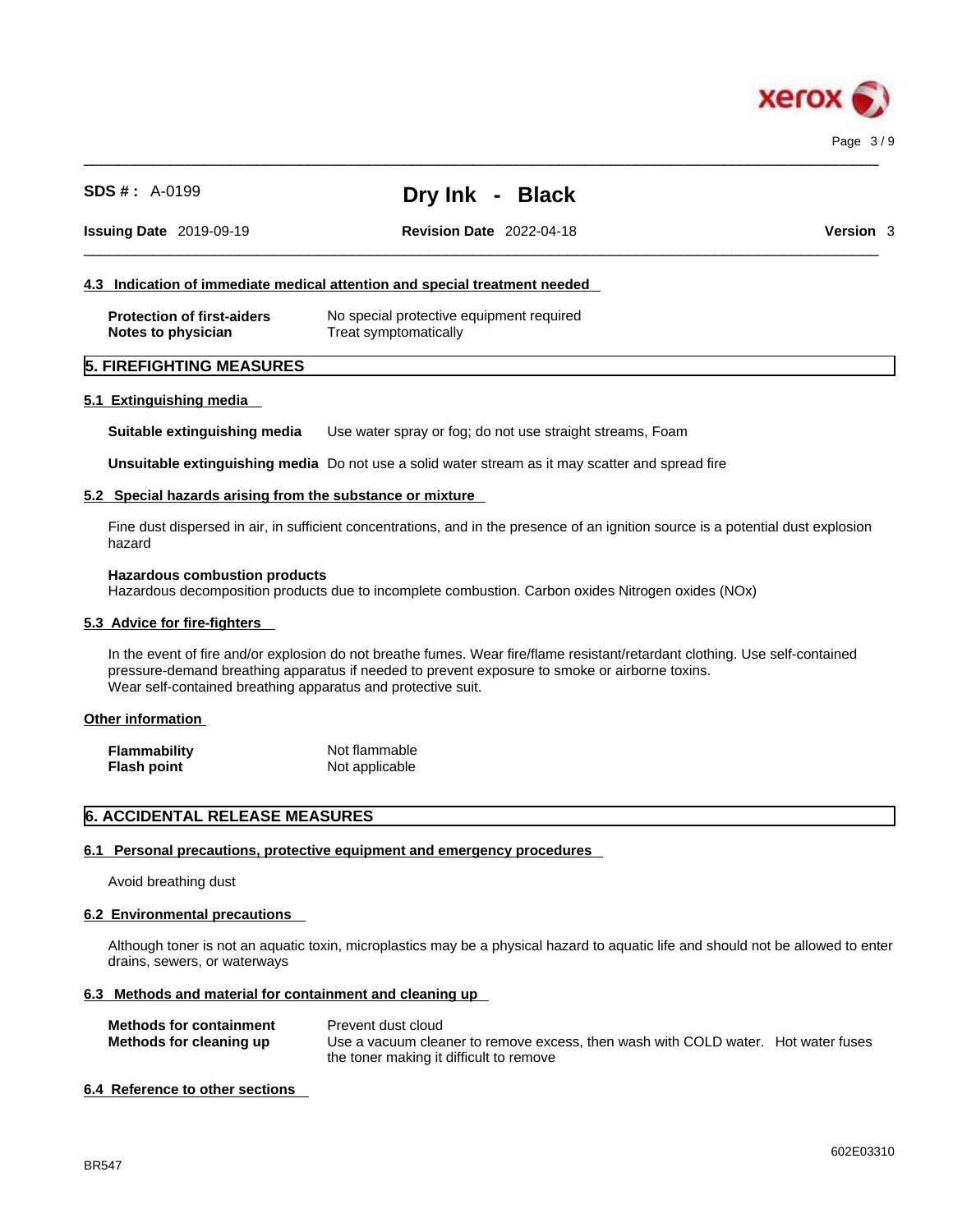

 $\_$  ,  $\_$  ,  $\_$  ,  $\_$  ,  $\_$  ,  $\_$  ,  $\_$  ,  $\_$  ,  $\_$  ,  $\_$  ,  $\_$  ,  $\_$  ,  $\_$  ,  $\_$  ,  $\_$  ,  $\_$  ,  $\_$  ,  $\_$  ,  $\_$  ,  $\_$  ,  $\_$  ,  $\_$  ,  $\_$  ,  $\_$  ,  $\_$  ,  $\_$  ,  $\_$  ,  $\_$  ,  $\_$  ,  $\_$  ,  $\_$  ,  $\_$  ,  $\_$  ,  $\_$  ,  $\_$  ,  $\_$  ,  $\_$  ,

 $\_$  ,  $\_$  ,  $\_$  ,  $\_$  ,  $\_$  ,  $\_$  ,  $\_$  ,  $\_$  ,  $\_$  ,  $\_$  ,  $\_$  ,  $\_$  ,  $\_$  ,  $\_$  ,  $\_$  ,  $\_$  ,  $\_$  ,  $\_$  ,  $\_$  ,  $\_$  ,  $\_$  ,  $\_$  ,  $\_$  ,  $\_$  ,  $\_$  ,  $\_$  ,  $\_$  ,  $\_$  ,  $\_$  ,  $\_$  ,  $\_$  ,  $\_$  ,  $\_$  ,  $\_$  ,  $\_$  ,  $\_$  ,  $\_$  ,

**Issuing Date** 2019-09-19 **Revision Date** 2022-04-18 **Version** 3

See section 12 for additional ecological information See Section 13 for additional information

### **7. HANDLING AND STORAGE**

#### **7.1 Precautions for safe handling**

Handle in accordance with good industrial hygiene and safety practice, Avoid dust accumulation in enclosed space, Prevent dust cloud

#### **Hygiene measures** None under normal use conditions

#### **7.2 Conditions for safe storage, including any incompatibilities**

Keep container tightly closed in a dry and well-ventilated place, Store at room temperature

#### **7.3 Specific end uses**

Xerographic printing

#### **8. EXPOSURE CONTROLS/PERSONAL PROTECTION**

#### **8.1 Control parameters**

| <b>Xerox Exposure Limit</b><br><b>Xerox Exposure Limit</b><br><b>Exposure Limits</b> | $2.5 \text{ mg/m}^3$ (total dust)<br>$0.4 \text{ mg/m}^3$ (respirable dust) | This product, as supplied, does not contain any hazardous materials with occupational |
|--------------------------------------------------------------------------------------|-----------------------------------------------------------------------------|---------------------------------------------------------------------------------------|
|                                                                                      | exposure limits established by the region specific regulatory bodies        |                                                                                       |
| <b>Chemical Name</b>                                                                 | <b>ACGIH TLV</b>                                                            | <b>European Union</b>                                                                 |
| Carbon black                                                                         | TWA: $3 \text{ mg/m}^3$                                                     |                                                                                       |

Keep out of drains, sewers, ditches and waterways

#### **8.2 Exposure controls**

**Engineering measures** None under normal use conditions

#### **Individual protection measures, such as personal protective equipment (PPE)**

| Eye/face protection           | No special protective equipment required  |
|-------------------------------|-------------------------------------------|
| <b>Hand protection</b>        | No special protective equipment required. |
| Skin and body protection      | No special protective equipment required  |
| <b>Respiratory protection</b> | No special protective equipment required. |
| <b>Thermal hazards</b>        | None under normal processing              |

#### **Environmental Exposure Controls Environmental Exposure**

**Controls** 

## **9. PHYSICAL AND CHEMICAL PROPERTIES**

#### **9.1 Information on basic physical and chemical properties**

| Appearance | Powder | Odour | Faint |
|------------|--------|-------|-------|
|            |        |       |       |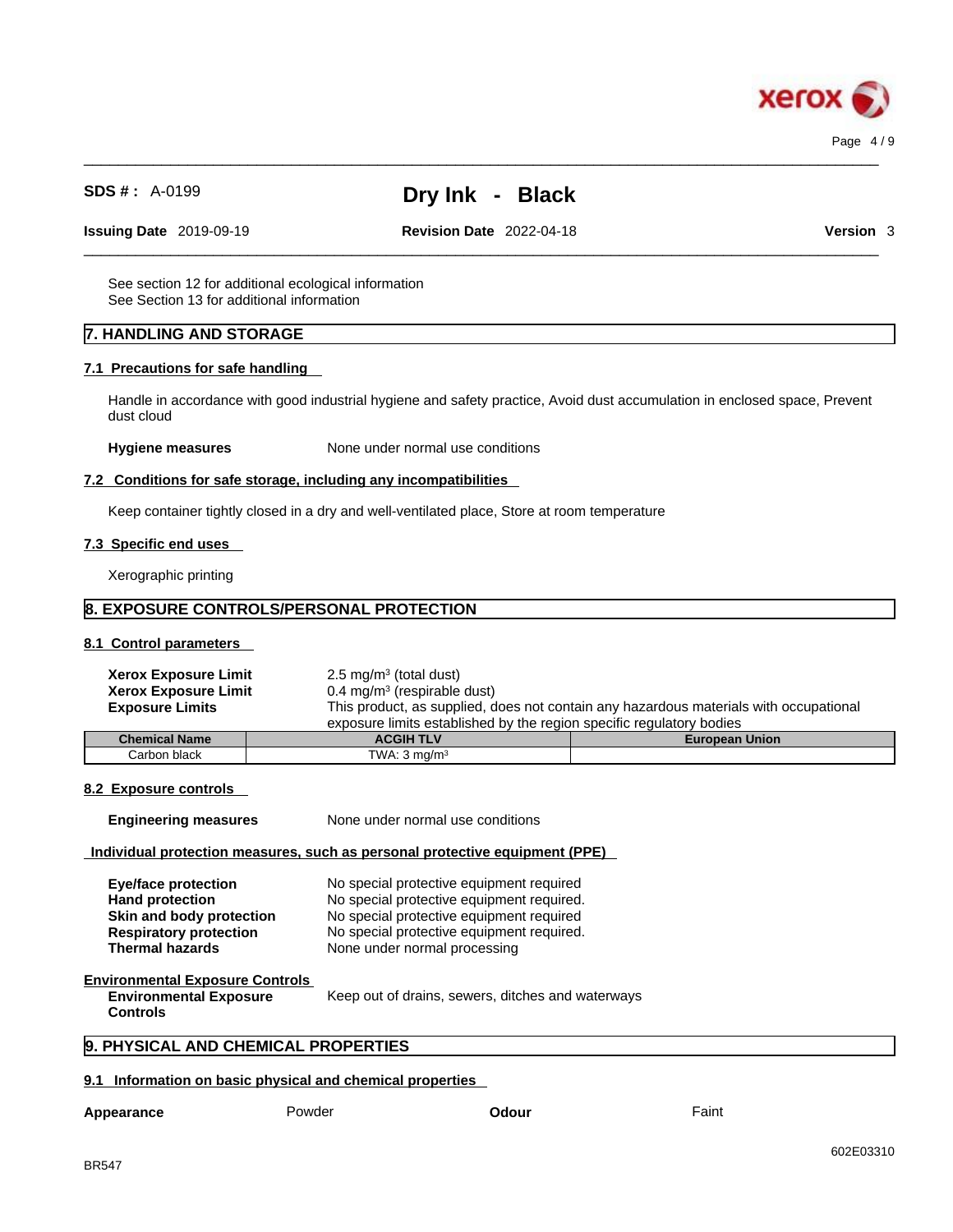

 $\_$  ,  $\_$  ,  $\_$  ,  $\_$  ,  $\_$  ,  $\_$  ,  $\_$  ,  $\_$  ,  $\_$  ,  $\_$  ,  $\_$  ,  $\_$  ,  $\_$  ,  $\_$  ,  $\_$  ,  $\_$  ,  $\_$  ,  $\_$  ,  $\_$  ,  $\_$  ,  $\_$  ,  $\_$  ,  $\_$  ,  $\_$  ,  $\_$  ,  $\_$  ,  $\_$  ,  $\_$  ,  $\_$  ,  $\_$  ,  $\_$  ,  $\_$  ,  $\_$  ,  $\_$  ,  $\_$  ,  $\_$  ,  $\_$  ,

**Issuing Date** 2019-09-19 **Revision Date** 2022-04-18 **Version** 3

 $\_$  ,  $\_$  ,  $\_$  ,  $\_$  ,  $\_$  ,  $\_$  ,  $\_$  ,  $\_$  ,  $\_$  ,  $\_$  ,  $\_$  ,  $\_$  ,  $\_$  ,  $\_$  ,  $\_$  ,  $\_$  ,  $\_$  ,  $\_$  ,  $\_$  ,  $\_$  ,  $\_$  ,  $\_$  ,  $\_$  ,  $\_$  ,  $\_$  ,  $\_$  ,  $\_$  ,  $\_$  ,  $\_$  ,  $\_$  ,  $\_$  ,  $\_$  ,  $\_$  ,  $\_$  ,  $\_$  ,  $\_$  ,  $\_$  ,

| <b>Physical state</b><br>Colour                                                                                                                                                                                    | Solid<br><b>Black</b> |                                                                                                                                   | <b>Odour threshold</b><br>pH                                                                 | Not applicable<br>Not applicable |
|--------------------------------------------------------------------------------------------------------------------------------------------------------------------------------------------------------------------|-----------------------|-----------------------------------------------------------------------------------------------------------------------------------|----------------------------------------------------------------------------------------------|----------------------------------|
| <b>Flash point</b>                                                                                                                                                                                                 |                       | Not applicable                                                                                                                    |                                                                                              |                                  |
| <b>Melting / Freezing Point</b><br><b>Boiling point/boiling range</b><br>Softening point                                                                                                                           |                       | Not applicable<br>Not applicable<br>49 - 60 $^{\circ}$ C<br>$\frac{1}{2}$                                                         | 120 - 140 °F                                                                                 |                                  |
| <b>Evaporation rate</b><br>Flammability<br><b>Flammability Limits in Air</b>                                                                                                                                       |                       | Not applicable<br>Not flammable<br>Not applicable                                                                                 |                                                                                              |                                  |
| <b>Explosive Limits</b>                                                                                                                                                                                            |                       | No data available                                                                                                                 |                                                                                              |                                  |
| Vapour pressure<br>Vapour density<br><b>Specific gravity</b><br><b>Water solubility</b><br><b>Partition coefficient</b><br><b>Autoignition temperature</b><br><b>Decomposition temperature</b><br><b>Viscosity</b> |                       | Not applicable<br>Not applicable<br>$1 - 2$<br>Negligible<br>Not applicable<br>Not applicable<br>Not determined<br>Not applicable |                                                                                              |                                  |
| <b>Explosive properties</b><br><b>Oxidising properties</b>                                                                                                                                                         |                       | source is a potential dust explosion hazard<br>Not applicable                                                                     | Fine dust dispersed in air, in sufficient concentrations, and in the presence of an ignition |                                  |
| 9.2 Other information                                                                                                                                                                                              |                       |                                                                                                                                   |                                                                                              |                                  |
|                                                                                                                                                                                                                    |                       |                                                                                                                                   |                                                                                              |                                  |

None

## **10. STABILITY AND REACTIVITY**

#### **10.1 Reactivity**

No dangerous reaction known under conditions of normal use

#### **10.2 Chemical stability**

Stable under normal conditions

#### **10.3 Possibility of hazardous reactions**

| <b>Hazardous reactions</b> | None under normal processing            |
|----------------------------|-----------------------------------------|
| Hazardous polymerisation   | Hazardous polymerisation does not occur |

#### **10.4 Conditions to avoid**

Prevent dust cloud, Fine dust dispersed in air, in sufficient concentrations, and in the presence of an ignition source is a potential dust explosion hazard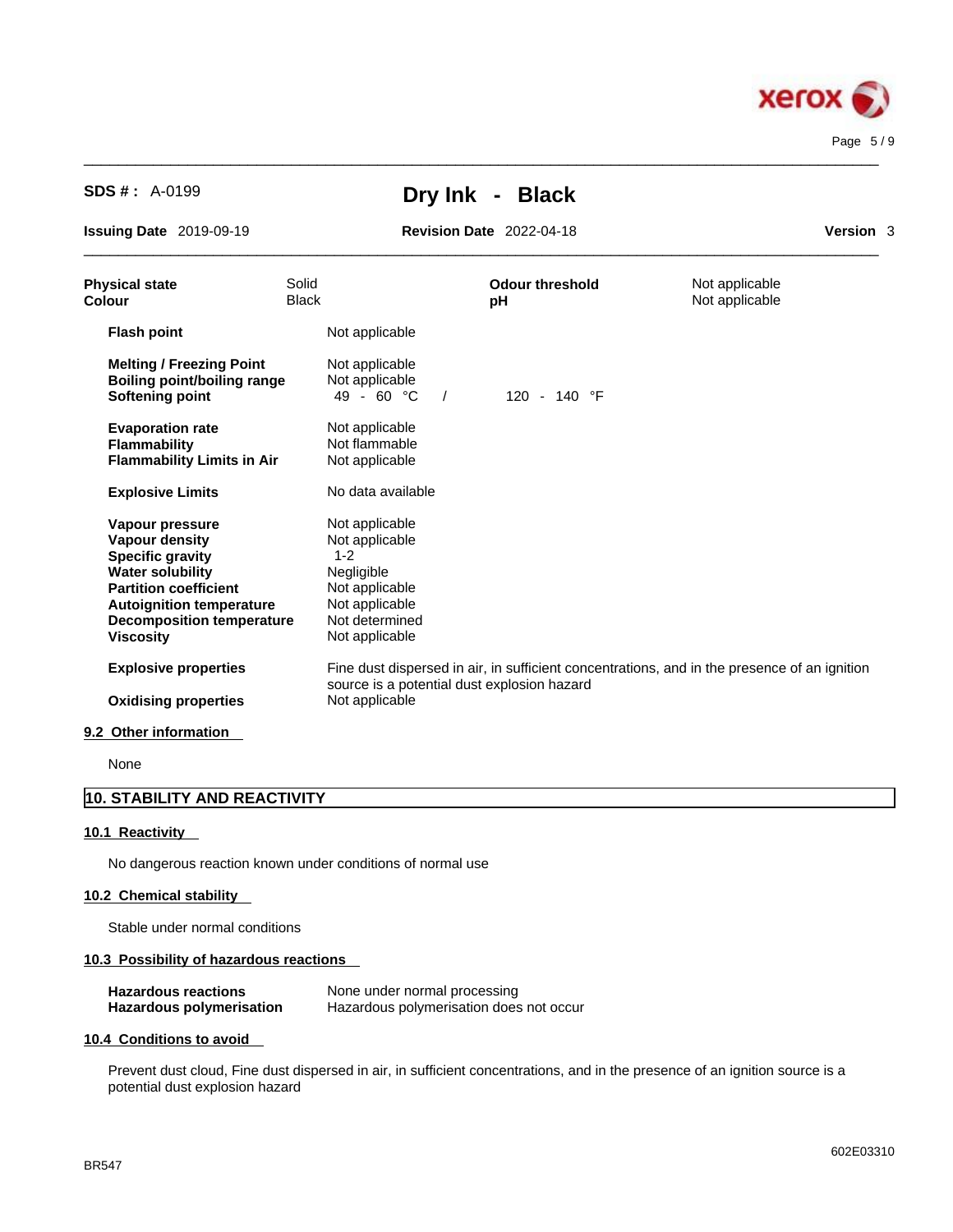$\_$  ,  $\_$  ,  $\_$  ,  $\_$  ,  $\_$  ,  $\_$  ,  $\_$  ,  $\_$  ,  $\_$  ,  $\_$  ,  $\_$  ,  $\_$  ,  $\_$  ,  $\_$  ,  $\_$  ,  $\_$  ,  $\_$  ,  $\_$  ,  $\_$  ,  $\_$  ,  $\_$  ,  $\_$  ,  $\_$  ,  $\_$  ,  $\_$  ,  $\_$  ,  $\_$  ,  $\_$  ,  $\_$  ,  $\_$  ,  $\_$  ,  $\_$  ,  $\_$  ,  $\_$  ,  $\_$  ,  $\_$  ,  $\_$  ,

**Issuing Date** 2019-09-19 **Revision Date** 2022-04-18 **Version** 3

 $\_$  ,  $\_$  ,  $\_$  ,  $\_$  ,  $\_$  ,  $\_$  ,  $\_$  ,  $\_$  ,  $\_$  ,  $\_$  ,  $\_$  ,  $\_$  ,  $\_$  ,  $\_$  ,  $\_$  ,  $\_$  ,  $\_$  ,  $\_$  ,  $\_$  ,  $\_$  ,  $\_$  ,  $\_$  ,  $\_$  ,  $\_$  ,  $\_$  ,  $\_$  ,  $\_$  ,  $\_$  ,  $\_$  ,  $\_$  ,  $\_$  ,  $\_$  ,  $\_$  ,  $\_$  ,  $\_$  ,  $\_$  ,  $\_$  ,

#### **10.5 Incompatible Materials**

None

#### **10.6 Hazardous decomposition products**

None under normal use

#### **11. TOXICOLOGICAL INFORMATION**

*The toxicity data noted below is based on the test results of similar reprographic materials.* 

#### **11.1 Information on hazard classes as defined in Regulation (EC) No 1272/2008**

| <b>Acute toxicity</b> |  |
|-----------------------|--|
|                       |  |

*Product Information* .

**Oral LD50** > 5 g/kg (rat)

**Irritation**<br> **Oral LD50**<br>  $> 5$  g/kg (rat)<br>  $> 5$  g/kg (rat) **Dermal LD50**  $\rightarrow$  5 g/kg (rabbit)<br> **LC50 Inhalation**  $\rightarrow$  5 mg/L (rat. 4 h) **LC50 Inhalation** > 5 mg/L (rat, 4 hr)

*Component Information* 

| <b>Chemical Name</b> | Oral LD50                     | Dermal LD50      | LC50 Inhalation |
|----------------------|-------------------------------|------------------|-----------------|
| Magnetite            | 10000 mg/kg (Rat)             |                  |                 |
| Polvethylene         | 2000 mg/kg (Rat) 8 g/kg (Rat) |                  |                 |
| Carbon black         | 15400 mg/kg (Rat)             | Rabbit<br>3 g/kg |                 |

#### **Chronic toxicity**

| <b>Chronic effects</b>       | No known effects under normal use conditions                 |                                                                                                                                                                                                                                                                                                                                                                                                                                                                                                                                                                                                                                                                                                                                                                                                                                       |
|------------------------------|--------------------------------------------------------------|---------------------------------------------------------------------------------------------------------------------------------------------------------------------------------------------------------------------------------------------------------------------------------------------------------------------------------------------------------------------------------------------------------------------------------------------------------------------------------------------------------------------------------------------------------------------------------------------------------------------------------------------------------------------------------------------------------------------------------------------------------------------------------------------------------------------------------------|
| Carcinogenicity              | See "Other Information" in this section.                     |                                                                                                                                                                                                                                                                                                                                                                                                                                                                                                                                                                                                                                                                                                                                                                                                                                       |
|                              | <b>Chemical Name</b>                                         | <b>IARC</b>                                                                                                                                                                                                                                                                                                                                                                                                                                                                                                                                                                                                                                                                                                                                                                                                                           |
|                              | Carbon black                                                 | 2B                                                                                                                                                                                                                                                                                                                                                                                                                                                                                                                                                                                                                                                                                                                                                                                                                                    |
| <b>Other information</b>     | and published extensively.                                   | The IARC (International Agency for Research on Cancer) has listed carbon black as<br>"possibly carcinogenic to humans". However, Xerox has concluded that the presence of<br>carbon black in this mixture does not present a health hazard. The IARC classification is<br>based on studies evaluating pure, "free" carbon black. In contrast, toner is a formulation<br>composed of specially prepared polymer and a small amount of carbon black (or other<br>pigment). In the process of making toner, the small amount of carbon black becomes<br>encapsulated within a matrix. Xeroxhas performed extensive testing of toner, including a<br>chronic bioassay (test for potential carcinogenicity). Exposure to toner did not produce<br>evidence of cancer in exposed animals. The results were submitted to regulatory agencies |
| Other toxic effects          |                                                              |                                                                                                                                                                                                                                                                                                                                                                                                                                                                                                                                                                                                                                                                                                                                                                                                                                       |
| <b>Sensitisation</b>         | Product is not a sensitizer by Local Lymph Node Assay (LLNA) | Contains a chemical that can cause an allergic reaction in susceptible people                                                                                                                                                                                                                                                                                                                                                                                                                                                                                                                                                                                                                                                                                                                                                         |
| <b>Mutagenic effects</b>     | Not mutagenic in AMES Test                                   |                                                                                                                                                                                                                                                                                                                                                                                                                                                                                                                                                                                                                                                                                                                                                                                                                                       |
| <b>Reproductive toxicity</b> |                                                              | This product does not contain any known or suspected reproductive hazards                                                                                                                                                                                                                                                                                                                                                                                                                                                                                                                                                                                                                                                                                                                                                             |
| Target organ effects         | None known                                                   |                                                                                                                                                                                                                                                                                                                                                                                                                                                                                                                                                                                                                                                                                                                                                                                                                                       |
| Other adverse effects        | None known                                                   |                                                                                                                                                                                                                                                                                                                                                                                                                                                                                                                                                                                                                                                                                                                                                                                                                                       |
|                              |                                                              |                                                                                                                                                                                                                                                                                                                                                                                                                                                                                                                                                                                                                                                                                                                                                                                                                                       |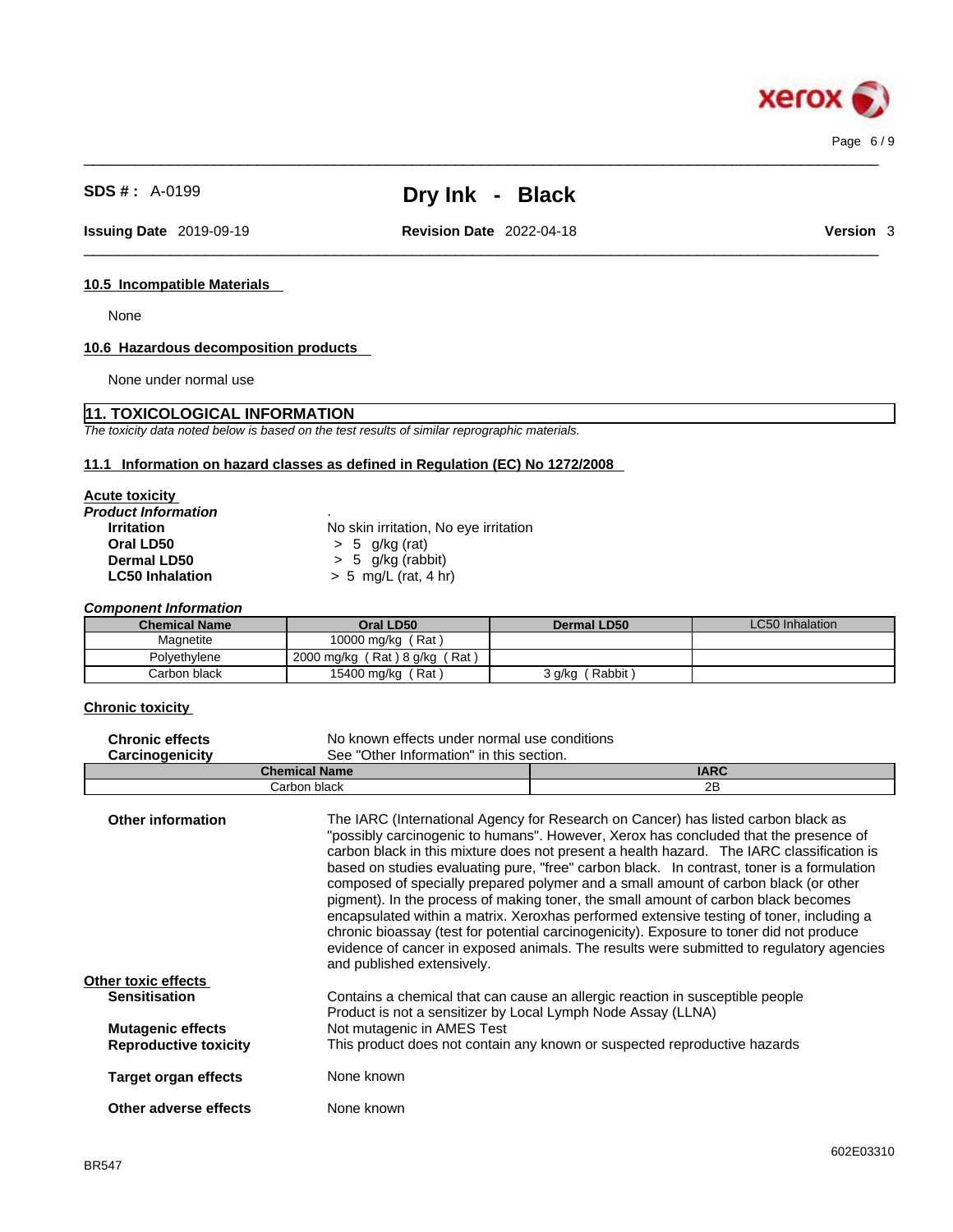

 $\_$  ,  $\_$  ,  $\_$  ,  $\_$  ,  $\_$  ,  $\_$  ,  $\_$  ,  $\_$  ,  $\_$  ,  $\_$  ,  $\_$  ,  $\_$  ,  $\_$  ,  $\_$  ,  $\_$  ,  $\_$  ,  $\_$  ,  $\_$  ,  $\_$  ,  $\_$  ,  $\_$  ,  $\_$  ,  $\_$  ,  $\_$  ,  $\_$  ,  $\_$  ,  $\_$  ,  $\_$  ,  $\_$  ,  $\_$  ,  $\_$  ,  $\_$  ,  $\_$  ,  $\_$  ,  $\_$  ,  $\_$  ,  $\_$  ,

 $\_$  ,  $\_$  ,  $\_$  ,  $\_$  ,  $\_$  ,  $\_$  ,  $\_$  ,  $\_$  ,  $\_$  ,  $\_$  ,  $\_$  ,  $\_$  ,  $\_$  ,  $\_$  ,  $\_$  ,  $\_$  ,  $\_$  ,  $\_$  ,  $\_$  ,  $\_$  ,  $\_$  ,  $\_$  ,  $\_$  ,  $\_$  ,  $\_$  ,  $\_$  ,  $\_$  ,  $\_$  ,  $\_$  ,  $\_$  ,  $\_$  ,  $\_$  ,  $\_$  ,  $\_$  ,  $\_$  ,  $\_$  ,  $\_$  , **Issuing Date** 2019-09-19 **Revision Date** 2022-04-18 **Version** 3

**Aspiration Hazard** Not applicable

#### **Information on other hazards**

**Endocrine disrupting properties** This product does not contain any known or suspected endocrine disruptors

#### **12. ECOLOGICAL INFORMATION**

#### **12.1 Toxicity**

On available data, the mixture / preparation is not harmful to aquatic life

#### **12.2 Persistence and degradability**

Not readily biodegradable

#### **12.3 Bioaccumulative potential**

Bioaccumulation is unlikely

#### **12.4 Mobility in soil**

Insoluble in water

#### **12.5 Results of PBT and vPvB assessment**

Not a PBT according to REACH Annex XIII

#### **12.6 Endocrine disrupting properties**

The environmental impact of this product has not been fully investigated However, this preparation is not expected to present significant adverse environmental effects.

#### **12.7 Other adverse effects**

Although toner is not an aquatic toxin, microplastics may be a physical hazard to aquatic life and should not be allowed to enter drains, sewers, or waterways.

#### **13. DISPOSAL CONSIDERATIONS**

#### **13.1 Disposal considerations**

Can be landfilled or incinerated, when in compliance with local regulations If incineration is to be carried out, care must be exercised to prevent dust clouds forming.

**EWC Waste Disposal No.** 08 03 13

**Other information Although toner is not an aquatic toxin, microplastics may be a physical hazard to aquatic life** and should not be allowed to enter drains, sewers, or waterways.

#### **14. TRANSPORT INFORMATION**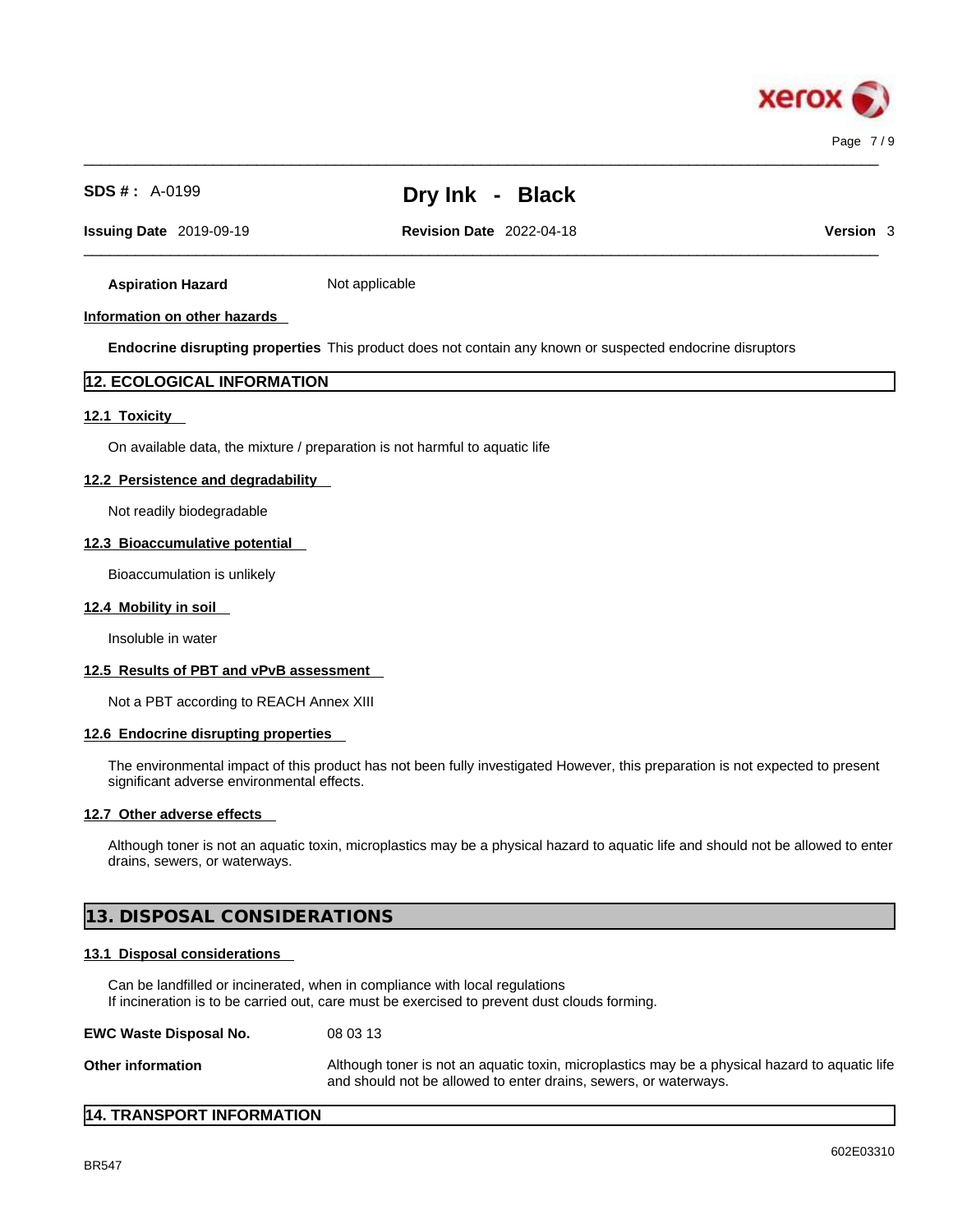

 $\_$  ,  $\_$  ,  $\_$  ,  $\_$  ,  $\_$  ,  $\_$  ,  $\_$  ,  $\_$  ,  $\_$  ,  $\_$  ,  $\_$  ,  $\_$  ,  $\_$  ,  $\_$  ,  $\_$  ,  $\_$  ,  $\_$  ,  $\_$  ,  $\_$  ,  $\_$  ,  $\_$  ,  $\_$  ,  $\_$  ,  $\_$  ,  $\_$  ,  $\_$  ,  $\_$  ,  $\_$  ,  $\_$  ,  $\_$  ,  $\_$  ,  $\_$  ,  $\_$  ,  $\_$  ,  $\_$  ,  $\_$  ,  $\_$  ,

 $\_$  ,  $\_$  ,  $\_$  ,  $\_$  ,  $\_$  ,  $\_$  ,  $\_$  ,  $\_$  ,  $\_$  ,  $\_$  ,  $\_$  ,  $\_$  ,  $\_$  ,  $\_$  ,  $\_$  ,  $\_$  ,  $\_$  ,  $\_$  ,  $\_$  ,  $\_$  ,  $\_$  ,  $\_$  ,  $\_$  ,  $\_$  ,  $\_$  ,  $\_$  ,  $\_$  ,  $\_$  ,  $\_$  ,  $\_$  ,  $\_$  ,  $\_$  ,  $\_$  ,  $\_$  ,  $\_$  ,  $\_$  ,  $\_$  , **Issuing Date** 2019-09-19 **Revision Date** 2022-04-18 **Version** 3

### **14.1 UN/ID No**

Not regulated

#### **14.2 Proper shipping name**

Not regulated

#### **14.3 Transport hazard class(es)**

Not classified

#### **14.4 Packing Group**

Not applicable

#### **14.5 Environmental hazards**

Presents little or no hazard to the environment

#### **14.6 Special precautions for users**

No special precautions are needed in handling this material

#### **14.7 Transport in bulk according to MARPOL 73/78 and the IBC Code**

Not applicable

#### **15. REGULATORY INFORMATION**

#### **15.1 Safety, health and environmental regulations/legislation specific for the substance or mixture**

According to present data no classification and labelling is required according to Regulation (EC) No 1272/2008

#### **15.2 Chemical Safety Assessment**

A chemical safety assessment according to regulation (EC) No. 1907/2006 is not required

#### **16. OTHER INFORMATION**

**Issuing Date** 2019-09-19 **Revision Date** 2022-04-18 **Revision Note Part Number 006R90229 removed Full text of H-Statements referred to undersections 2 and 3** H317 - May cause an allergic skin reaction H413 - May cause long lasting harmful effects to aquatic life

**Additional advice EU Country Specific Exposure Limits**